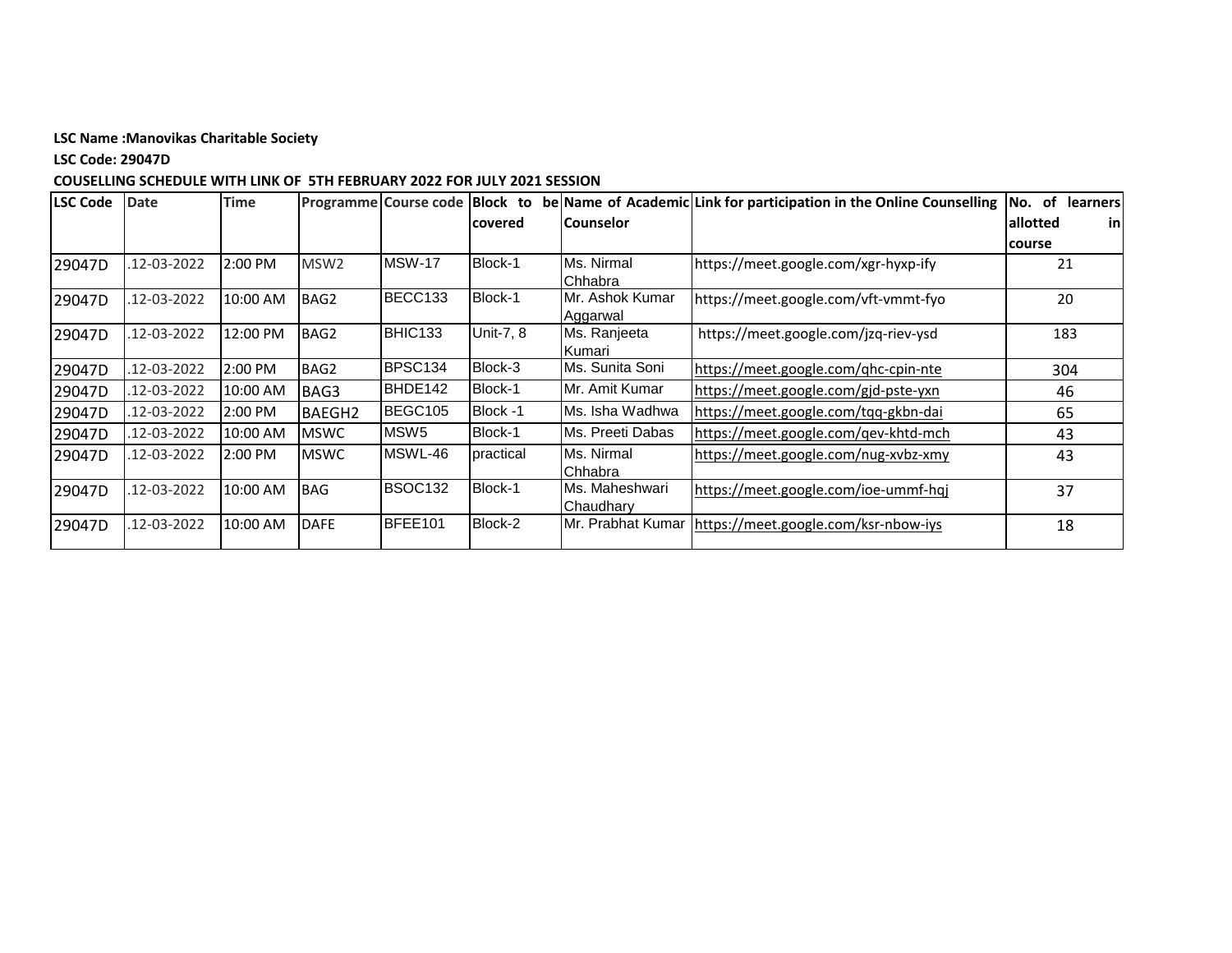**LSC Code: 29047D**

| LSC Code | <b>Date</b> | <b>Time</b> | Programme          | Course code   Block | to        |                   | be Name of Academic Link for participation in the Online | of<br>No.<br><b>learners</b> |
|----------|-------------|-------------|--------------------|---------------------|-----------|-------------------|----------------------------------------------------------|------------------------------|
|          |             |             |                    |                     | covered   | <b>Counselor</b>  | <b>Counselling</b>                                       | allotted<br>in               |
|          |             |             |                    |                     |           |                   |                                                          | course                       |
| 29047D   | 13-03-2022  | 10:00 AM    | MSWC2              | MSWL-48             | Practical | Ms. Parveen Bano  | https://meet.google.com/cmr-vcdc-snw                     | 16                           |
| 29047D   | 13-03-2022  | 2:00 PM     | MSWC2              | <b>MSW-12</b>       | Block-4   | Ms. Nirmal        | https://meet.google.com/ane-wvqq-yat                     | 16                           |
|          |             |             |                    |                     |           | Chhabra           |                                                          |                              |
| 29047D   | 13-03-2022  | 10:00 AM    | <b>PGDCOUN</b>     | MSWL-11             | Practical | Mr. Sharmil Dubey | https://meet.google.com/xam-njuj-pvo                     | 157                          |
| 29047D   | 13-03-2022  | 10:00 AM    | MSW <sub>2</sub>   | MSW-7               | Block-1   | Ms. Sonia         | https://meet.google.com/ucs-qdkj-ixm                     | 21                           |
| 29047D   | 13-03-2022  | 2:00 PM     | MSW <sub>2</sub>   | MSWE <sub>2</sub>   | Block-1   | Ms. Rajni Suri    | https://meet.google.com/mxh-ctmy-sae                     | 21                           |
| 29047D   | 13-03-2022  | 10:00 AM    | BAG2               | <b>BSOC133</b>      | Blcok-2   | Ms. Indira Alok   | https://meet.google.com/izv-hbzf-izq                     | 56                           |
| 29047D   | 13-03-2022  | 2:00 PM     | BAG2               | BHDLA138            | Unit-1    | Ms. Rubi Kumari   | https://meet.google.com/cjx-rruz-hhc                     | 187                          |
| 29047D   | 13-03-2022  | 10:00 AM    | BAG3               | <b>BSOS185</b>      | Block-3   | Ms. Neeru Tandon  | https://meet.google.com/wnv-pkjm-qdc                     | 38                           |
| 29047D   | 13-03-2022  | 10:00 AM    | <b>BAG</b>         | BHDAE182            | Unit-1    | Ms. Rubi Kumari   | https://meet.google.com/rwb-kaet-oak                     | 78                           |
| 29047D   | 13-03-2022  | 2:00 PM     | <b>BAG</b>         | BHDC131             | Blcok-1   | Mr. Amit Kumar    | https://meet.google.com/ydg-nnmy-hvu                     | 61                           |
| 29047D   | 13-03-2022  | 12:00 PM    | <b>BAEGH2/BAPS</b> | BSOG <sub>173</sub> | Block-2   | Ms. Neeru Tandon  | https://meet.google.com/oyg-gsnf-etb                     | 116                          |
|          |             |             | H <sub>2</sub>     |                     |           |                   |                                                          |                              |
| 29047D   | 13-03-2022  | 2:00 PM     | <b>DAFE</b>        | <b>BFE101</b>       | Block - 2 |                   | Mr. Prabhat Kumar   https://meet.google.com/ebn-ntmu-oxr | 18                           |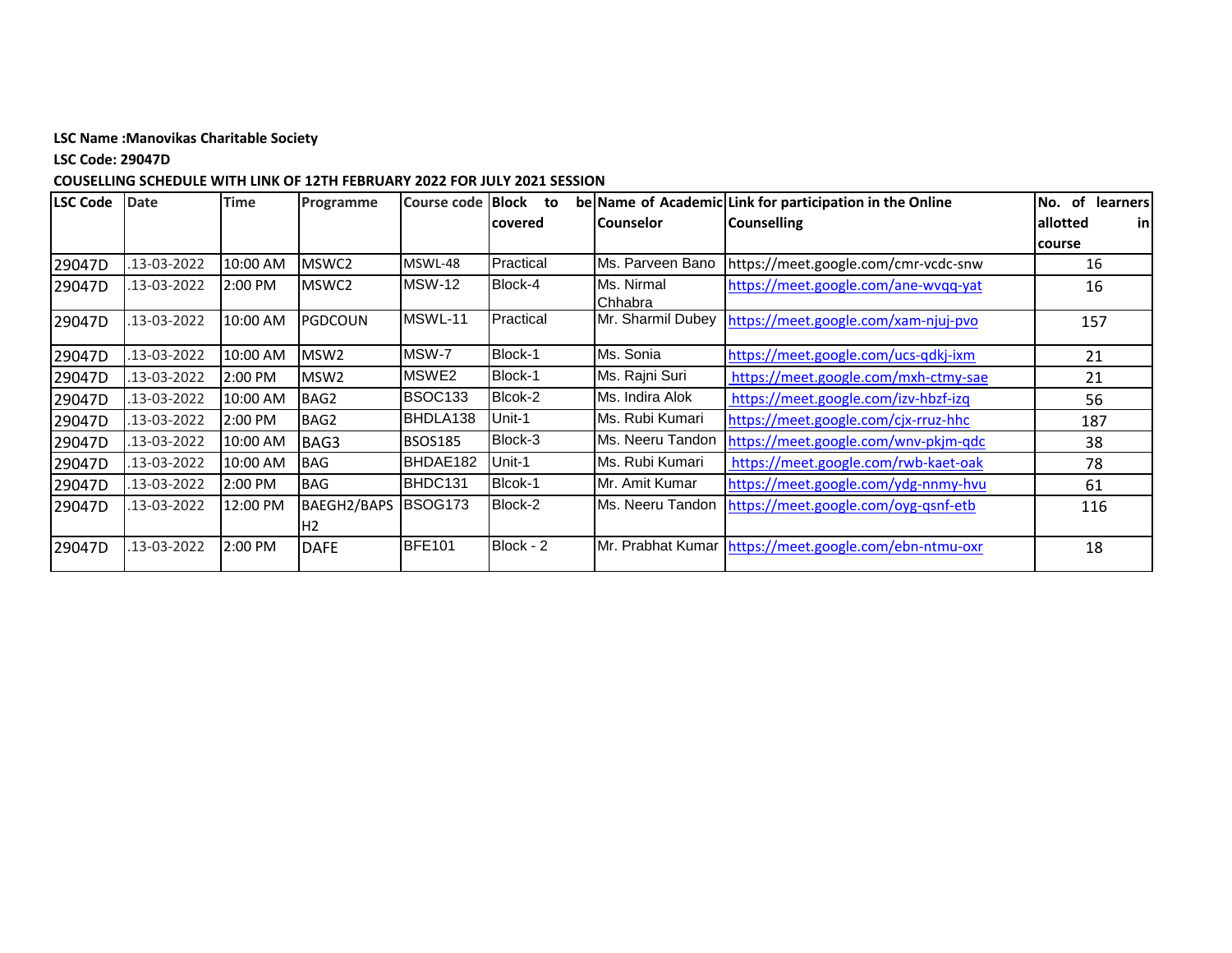**LSC Code: 29047D**

| LSC Code | <b>Date</b> | <b>Time</b> | Programme        | Course code    | <b>Block</b><br>to |                             | be Name of Academic Link for participation in the Online | of<br>learners<br>No. |
|----------|-------------|-------------|------------------|----------------|--------------------|-----------------------------|----------------------------------------------------------|-----------------------|
|          |             |             |                  |                | covered            | l Counselor                 | <b>Counselling</b>                                       | lallotted<br>inl      |
|          |             |             |                  |                |                    |                             |                                                          | course                |
| 29047D   | 19-03-2022  | 10:00 AM    | MSWC/MSW2        | MSW-8          | Block-3            | Ms. Nirmal<br>Chhabra       | https://meet.google.com/yyy-caun-jfw                     | 59                    |
| 29047D   | 19-03-2022  | 2:00 PM     | MSWC/PGDCO MSW1  |                | Block-1            | Ms. Preeti Dabas            | https://meet.google.com/ptb-qbxr-ukf                     | 200                   |
|          |             |             | UN               |                |                    |                             |                                                          |                       |
| 29047D   | 19-03-2022  | 2:00 PM     | MSW <sub>2</sub> | MSWL-15        | Practical          | Ms. Parveen Bano            | https://meet.google.com/obj-qusw-rsu                     | 16                    |
| 29047D   | 19-03-2022  | 10:00 AM    | BAG <sub>2</sub> | BEGLA137       | Block-1            | Ms. Isha Wadhwa             | https://meet.google.com/gon-rvye-imd                     | 104                   |
| 29047D   | 19-03-2022  | 12:00 PM    | BAG2             | BHIC133        | Block-1            | DR. KAMANA RAI              | https://meet.google.com/xeq-tcxh-dsa                     | 183                   |
| 29047D   | 19-03-2022  | 2:00 PM     | BAG2             | BHDC133        | Block-1            | Mr. Amit Kumar              | https://meet.google.com/zzw-ycmo-otk                     | 138                   |
| 29047D   | .19-03-2022 | 10:00 AM    | BAG3             | BHIE143        | Unit-9             | Ms. Ranjeeta<br>Kumari      | https://meet.google.com/fxr-gawp-ipw                     | 68                    |
| 29047D   | 19-03-2022  | 12:00 PM    | BAG3             | <b>BSOS185</b> | Block-1            | Ms. Maheshwari<br>Chaudhary | https://meet.google.com/gar-bqzi-jzz                     | 38                    |
| 29047D   | 19-03-2022  | 2:00 PM     | BAG3             | BPAS186        | Blcok-4            | Ms. Sunita Soni             | https://meet.google.com/tvp-nbmn-qza                     | 112                   |
| 29047D   | 19-03-2022  | 2:00 PM     | <b>DAFE</b>      | BFEE104        | Block-1            | Mr. Sharmil Dubey           | https://meet.google.com/zkn-eybc-tja                     | 18                    |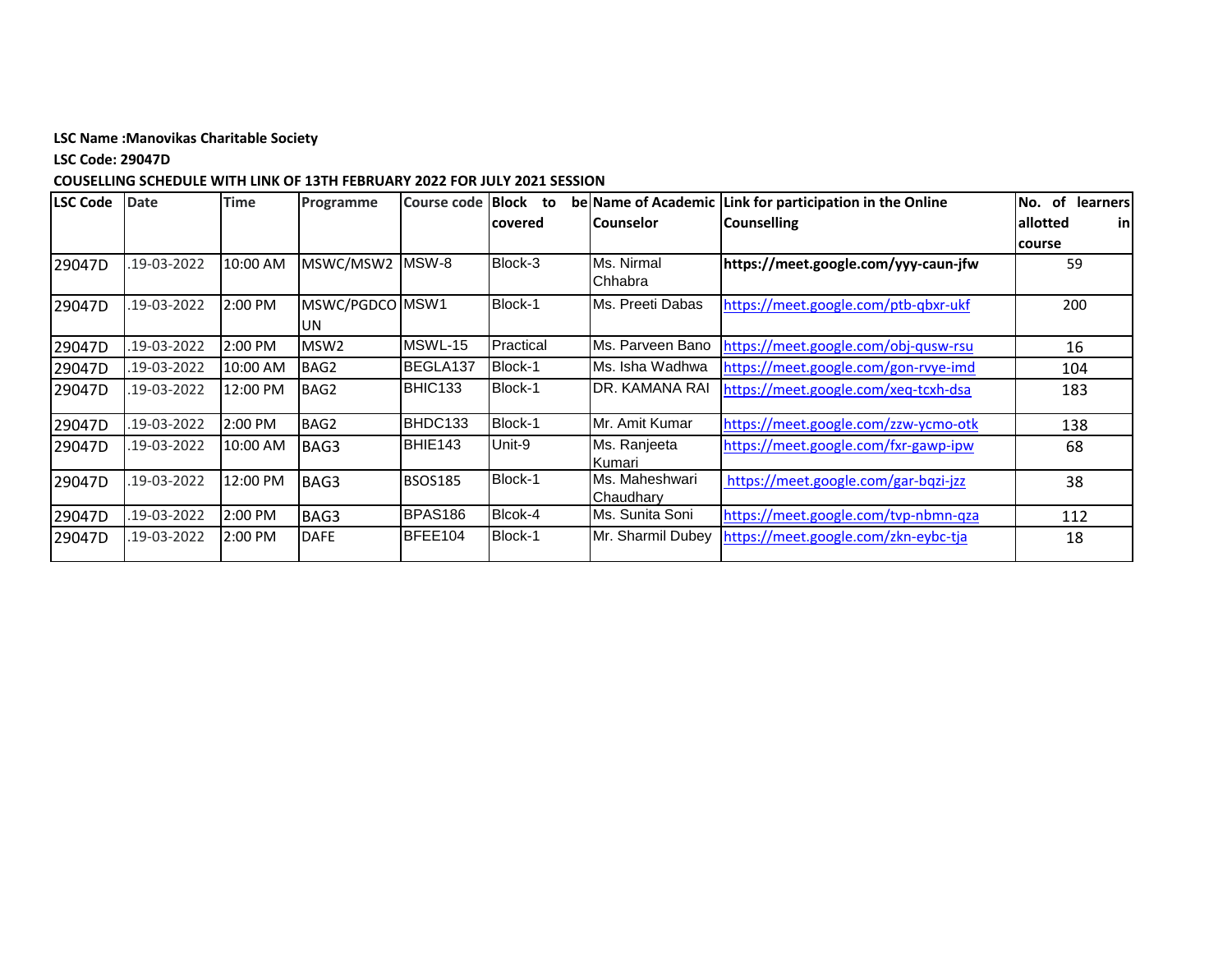**LSC Code: 29047D**

| <b>LSC Code</b> | <b>Date</b> | <b>Time</b> | Programme                |                  |         |                   | Course code Block to be Name of Academic Link for participation in the Online | of<br>learners<br>No. |
|-----------------|-------------|-------------|--------------------------|------------------|---------|-------------------|-------------------------------------------------------------------------------|-----------------------|
|                 |             |             |                          |                  | covered | l Counselor       | <b>Counselling</b>                                                            | allotted<br>inl       |
|                 |             |             |                          |                  |         |                   |                                                                               | course                |
| 29047D          | .20-03-2022 | 10:00 AM    | MSWC2/PGDC<br><b>OUN</b> | <b>MSW-13</b>    | Block-3 | Mr. Prabhat Kumar | https://meet.google.com/nkw-wxob-oab                                          | 173                   |
| 29047D          | 20-03-2022  | 2:00 PM     | MSWC2/PGDC MSW-15        |                  | Block-1 | Ms. Parveen Bano  | https://meet.google.com/vco-pdhm-byq                                          | 173                   |
|                 |             |             | <b>OUN</b>               |                  |         |                   |                                                                               |                       |
| 29047D          | 20-03-2022  | 2:00 PM     | <b>MSWC</b>              | MSW <sub>2</sub> | block 1 | Mr.               | Omprakash https://meet.google.com/jom-usbj-mzv                                | 43                    |
|                 |             |             |                          |                  |         | Chaudhary         |                                                                               |                       |
| 29047D          | .20-03-2022 | 10:00 AM    | BAG2                     | <b>BSOC134</b>   | block 3 | Ms. Neeru Tandon  | https://meet.google.com/hjw-bpux-pkm                                          | 56                    |
| 29047D          | .20-03-2022 | 2:00 AM     | BAG2                     | BPCS186          | block-1 | Dr. Alok Kumar    | https://meet.google.com/nje-ugxa-oeh                                          | 58                    |
|                 |             |             |                          |                  |         | 'Bhuwan"          |                                                                               |                       |
| 29047D          | .20-03-2022 | 10:00 AM    | BAG3                     | <b>BSOG176</b>   | block-2 | Ms. Indira Alok   | https://meet.google.com/qft-fkmr-xic                                          | 38                    |
| 29047D          | .20-03-2022 | 12:00 PM    | BAG3                     | BHDE143          | Unit-1  | Ms. Rubi Kumari   | https://meet.google.com/dfb-avey-qsz                                          | 73                    |
| 29047D          | .20-03-2022 | 10:00 AM    | <b>DAFE</b>              | <b>BFE102</b>    | block 1 | Mr. Sharmil Dubey | https://meet.google.com/pvq-rpsf-hyu                                          | 18                    |
|                 |             |             |                          |                  |         |                   |                                                                               |                       |
| 29047D          | .20-03-2022 | 2:00 PM     | <b>BAG</b>               | <b>BSOC131</b>   | Block-2 | Ms. Neeru Tandon  | https://meet.google.com/rpg-hmvx-bar                                          | 37                    |
| 29047D          | .20-03-2022 | 12:00 PM    | <b>BAG</b>               | BEVAE181         | block-1 | Dr. Alok Kumar    | https://meet.google.com/aso-zaxj-ahs                                          | 234                   |
|                 |             |             |                          |                  |         | "Bhuwan"          |                                                                               |                       |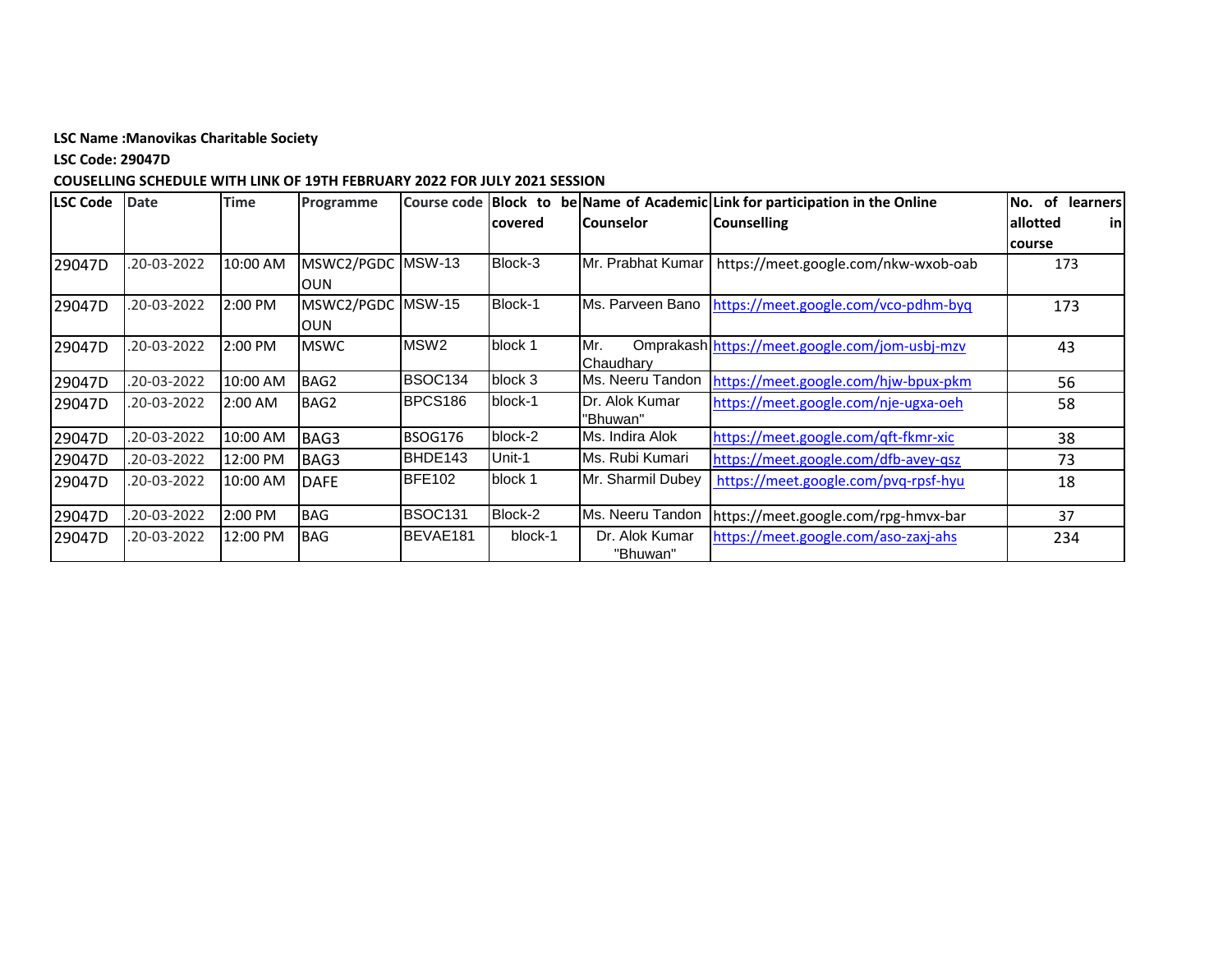**LSC Code: 29047D**

| <b>LSC Code</b> | <b>Date</b> | <b>Time</b> | Programme         |               |           |                   | Course code Block to be Name of Academic Link for participation in the Online | <b>of</b><br><b>learners</b><br>No. |
|-----------------|-------------|-------------|-------------------|---------------|-----------|-------------------|-------------------------------------------------------------------------------|-------------------------------------|
|                 |             |             |                   |               | covered   | <b>Counselor</b>  | <b>Counselling</b>                                                            | allotted<br>-inl                    |
|                 |             |             |                   |               |           |                   |                                                                               | course                              |
| 29047D          | 26-03-2022  | 10:00 AM    | MSWC <sub>2</sub> | MSWL-49       | Practical | Mr.<br>Chaudhary  | Omprakash https://meet.google.com/vjq-mxzf-xxc                                | 16                                  |
| 29047D          | 26-03-2022  | 2:00 PM     | MSWC2/PGDC        | <b>MSW-14</b> | Block-2   | Mr. Sharmil Dubey | https://meet.google.com/nkb-fgwd-wsx                                          | 173                                 |
|                 |             |             | <b>OUN</b>        |               |           |                   |                                                                               |                                     |
| 29047D          | 26-03-2022  | 10:00 AM    | MSW <sub>2</sub>  | MSW-7         | block-2   | Ms. Sonia         | https://meet.google.com/qai-cvye-hff                                          | 21                                  |
| 29047D          | .26-03-2022 | 2:00 PM     | MSW <sub>2</sub>  | MSW-8         | block-2   | Ms. Nirmal        | https://meet.google.com/yfz-zezs-xbv                                          | 21                                  |
|                 |             |             |                   |               |           | Chhabra           |                                                                               |                                     |
| 29047D          | .26-03-2022 | 10:00 AM    | BAG2              | BECC134       | Block-3   | IMr. Ashok Kumar  | https://meet.google.com/twr-jqgf-rhb                                          | 20                                  |
|                 |             |             |                   |               |           | Aggarwal          |                                                                               |                                     |
| 29047D          | .26-03-2022 | 12:00 PM    | BAG2              | BEGLA138      | block-1   | Ms. Isha Wadhwa   | https://meet.google.com/hkc-rqjf-ivp                                          | 247                                 |
| 29047D          | 26-03-2022  | 2:00 PM     | BAG2              | BHIC134       | block-2   | Ms. Ranjeeta      | https://meet.google.com/bau-sbrs-uaa                                          | 183                                 |
|                 |             |             |                   |               |           | Kumari            |                                                                               |                                     |
| 29047D          | .26-03-2022 | 10:00 AM    | BAG3              | BHIE144       | block-1   | IDR. KAMANA RAI   | https://meet.google.com/cdg-wjuz-jzq                                          | 65                                  |
|                 |             |             |                   |               |           |                   |                                                                               |                                     |
| 29047D          | .26-03-2022 | 2:00 PM     | BAG3              | BPSE143       | block-1   | Ms. Sunita Soni   | https://meet.google.com/jva-pvfp-ucd                                          | 91                                  |
| 29047D          | 26-03-2022  | 2:00 PM     | <b>BAEGH2</b>     | BEGC109       | block-1   | Ms. Parveen Bano  | https://meet.google.com/qxa-jwnp-dxj                                          | 65                                  |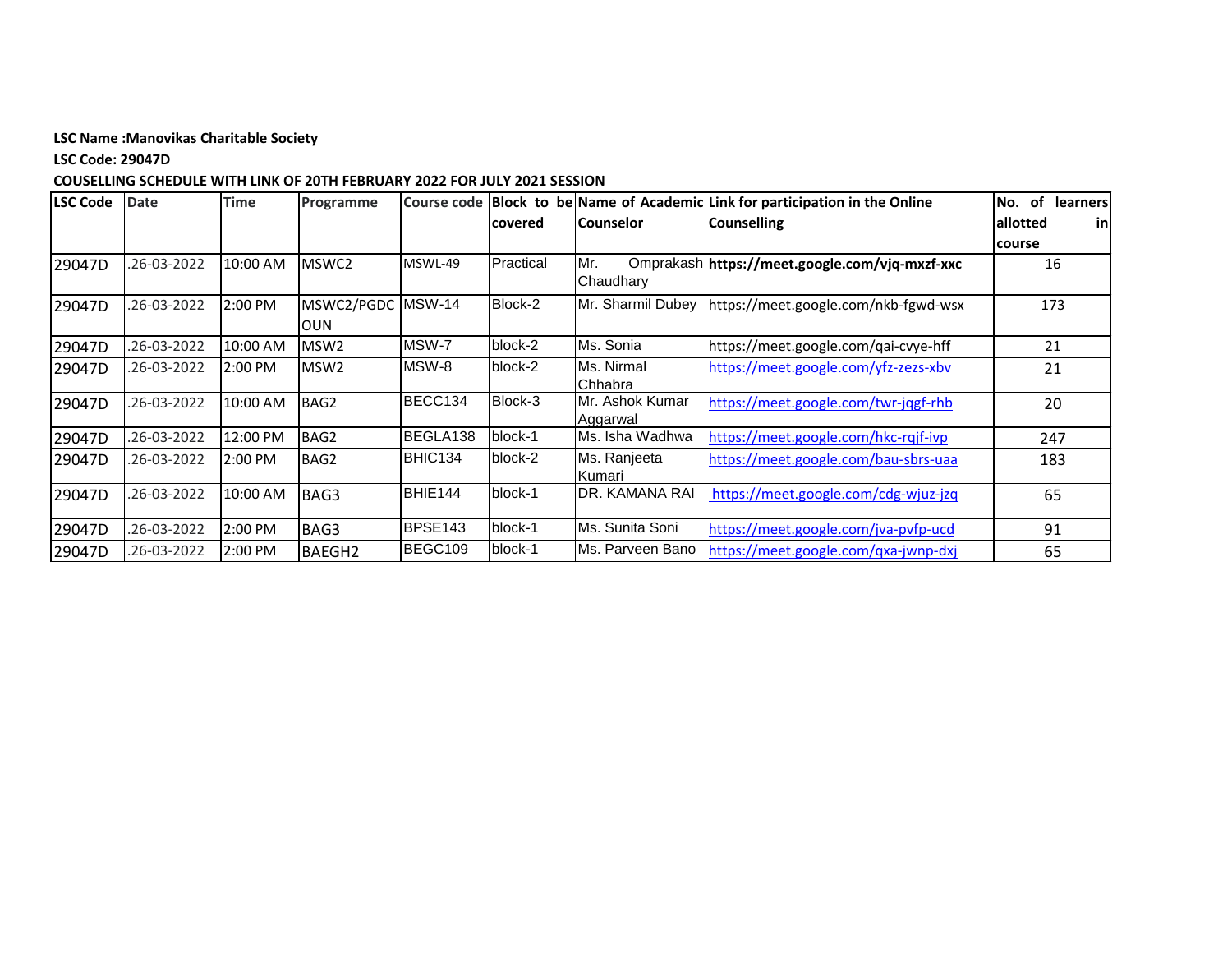**LSC Code: 29047D**

| LSC Code | <b>Date</b> | <b>Time</b> | Programme           | <b>Course code Block</b> | to<br>lcovered | lCounselor        | be Name of Academic Link for participation in the Online<br><b>Counselling</b> | of<br><b>learners</b><br>No.<br>allotted<br>inl |
|----------|-------------|-------------|---------------------|--------------------------|----------------|-------------------|--------------------------------------------------------------------------------|-------------------------------------------------|
|          |             |             |                     |                          |                |                   |                                                                                | course                                          |
| 29047D   | .27-03-2022 | 10:00 AM    | MSWC2/PGDC MSW-15   |                          | Block-1        | Mr. Prabhat Kumar | https://meet.google.com/mpd-hsrw-vzs                                           | 173                                             |
|          |             |             | IOUN                |                          |                |                   |                                                                                |                                                 |
| 29047D   | .27-03-2022 | 2:00 PM     | MSWC2/PGDC MSW-16   |                          | BLOCK 1&2      | Mr.               | Omprakash https://meet.google.com/yga-vyrp-dkq                                 | 173                                             |
|          |             |             | <b>OUN</b>          |                          |                | Chaudhary         |                                                                                |                                                 |
| 29047D   | .27-03-2022 | 10:00 AM    | <b>MSWC</b>         | MSWL-47                  | Planning &     | Mr. Sharmil Dubey | https://meet.google.com/mib-ysox-wyb                                           | 43                                              |
|          |             |             |                     |                          | Implementation |                   |                                                                                |                                                 |
| 29047D   | .27-03-2022 | 2:00 PM     | <b>MSWC</b>         | MSW-8                    | block-2        | Ms. Nirmal        | https://meet.google.com/qsm-xfdg-exk                                           | 43                                              |
|          |             |             |                     |                          |                | Chhabra           |                                                                                |                                                 |
| 29047D   | .27-03-2022 | 10:00 AM    | BAG2                | BHDLA137                 | block-1        | Ms. Rubi Kumari   | https://meet.google.com/trf-pjiq-shh                                           | 330                                             |
| 29047D   | .27-03-2022 | 12:00 PM    | BAG2/BAEGH2 BPCS186 |                          | block-1        | Dr. Alok Kumar    | https://meet.google.com/qty-snqp-uin                                           | 109                                             |
|          |             |             |                     |                          |                | "Bhuwan"          |                                                                                |                                                 |
| 29047D   | .27-03-2022 | 2:00 PM     | BAG2/BAPSH2         | <b>BSOS184</b>           | block-3        | Ms. Neeru Tandon  | https://meet.google.com/azg-ikzp-mpx                                           | 64                                              |
|          |             |             |                     |                          |                |                   |                                                                                |                                                 |
| 29047D   | .27-03-2022 | 10:00 AM    | BAG3                | BGDG172                  | block-2        | Ms. Indira Alok   | https://meet.google.com/svg-xeux-qqm                                           | 56                                              |
| 29047D   | .27-03-2022 | 2:00 PM     | BAG3                | BEGS185                  | Block-1        | Ms. Parveen Bano  | https://meet.google.com/gwk-jkmp-kcc                                           | 88                                              |
| 29047D   | .27-03-2022 | 10:00 AM    | <b>BAG</b>          | <b>BSOC131</b>           | block-2        | Ms. Neeru Tandon  | https://meet.google.com/cps-oids-pyp                                           | 37                                              |
| 29047D   | 27-03-2022  | 2:00 PM     | <b>BAG</b>          | BHDAE182                 | Unit-2         | Ms. Rubi Kumari   | https://meet.google.com/xgc-ntfs-ogb                                           | 78                                              |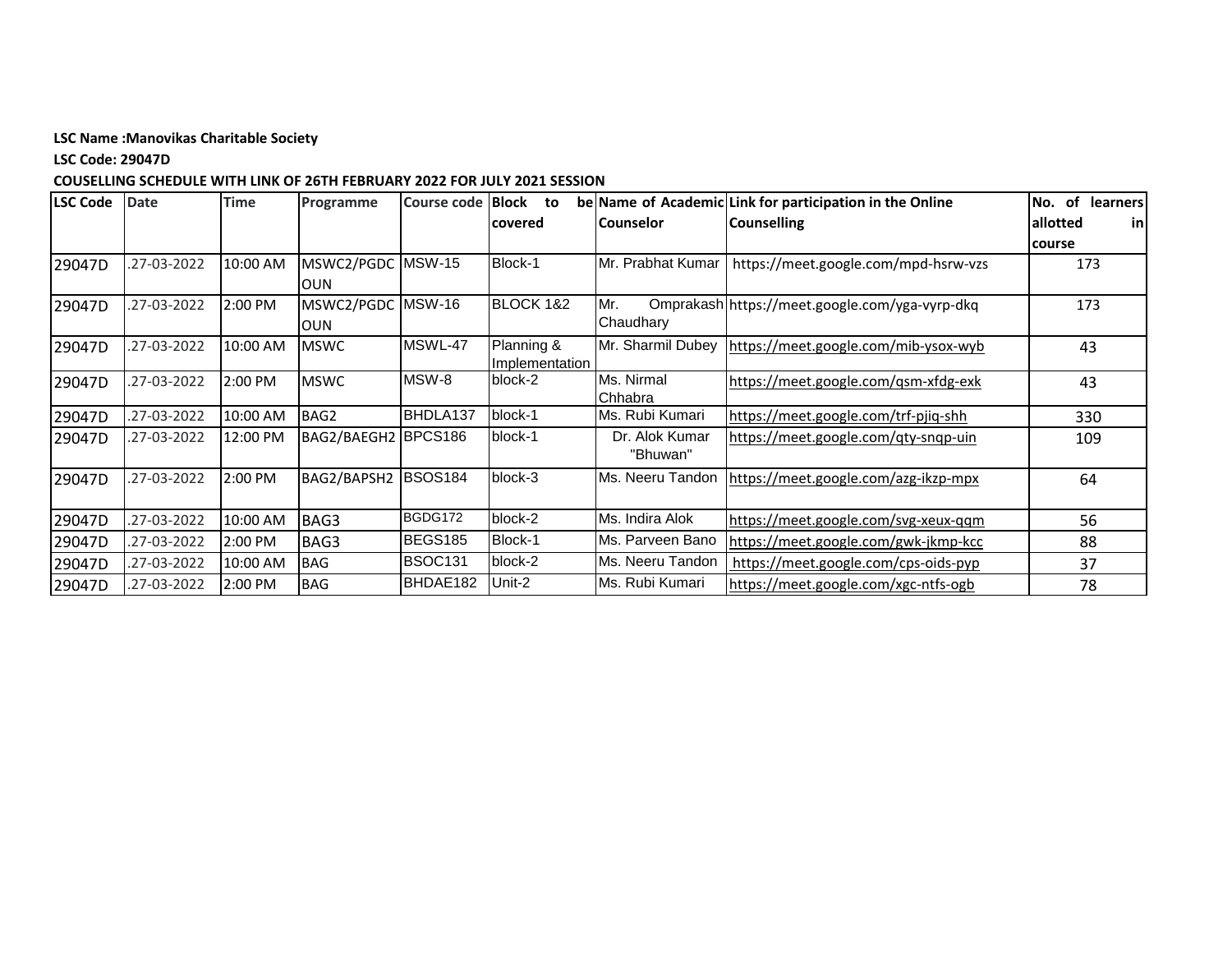## **LSC Code: 29047D**

| <b>LSC Code</b> | Date             | <b>Time</b> | Programme        |         |                 |                               | Course code Block to be Name of Academic Link for participation in the Online | 0f<br>No.<br>learnersl |
|-----------------|------------------|-------------|------------------|---------|-----------------|-------------------------------|-------------------------------------------------------------------------------|------------------------|
|                 |                  |             |                  |         | <b>lcovered</b> | l Counselor                   | <b>Counselling</b>                                                            | in <br>allotted        |
|                 |                  |             |                  |         |                 |                               |                                                                               | course                 |
| 29047D          | .2-04-2022       | 10:00 AM    | MSW2/MSWC        | MSW-8   | block-1         | IMs. Preeti Dabas             | https://meet.google.com/mjv-cive-eos                                          | 64                     |
| 29047D          | .2-04-2022       | 10:00 AM    | BAG <sub>2</sub> | BHIC134 | Unit-9,10       | Ms. Ranjeeta<br><b>Kumari</b> | https://meet.google.com/euk-hjne-sgb                                          | 183                    |
| 29047D          | .2-04-2022       | 12:00 PM    | BAG <sub>2</sub> | BPSC134 | Block-2         | Ms. Sunita Soni               | https://meet.google.com/dmn-qbcv-woe                                          | 304                    |
| 29047D          | $.2 - 04 - 2022$ | 2:00 PM     | BAG2             | BHDS183 | block-1         | IMr. Amit Kumar               | https://meet.google.com/qhj-atbu-urd                                          | 65                     |
| 29047D          | $.2 - 04 - 2022$ | 10:00 AM    | <b>BAEGH2</b>    | BEGC106 | block-1         | Ms. Isha Wadhwa               | https://meet.google.com/fjh-huht-ami                                          | 65                     |
| 29047D          | .2-04-2022       | 2:00 PM     | <b>BAEGH2</b>    | BEGC108 | block-1         | Ms. Parveen Bano              | https://meet.google.com/nuq-nnnm-bhr                                          | 65                     |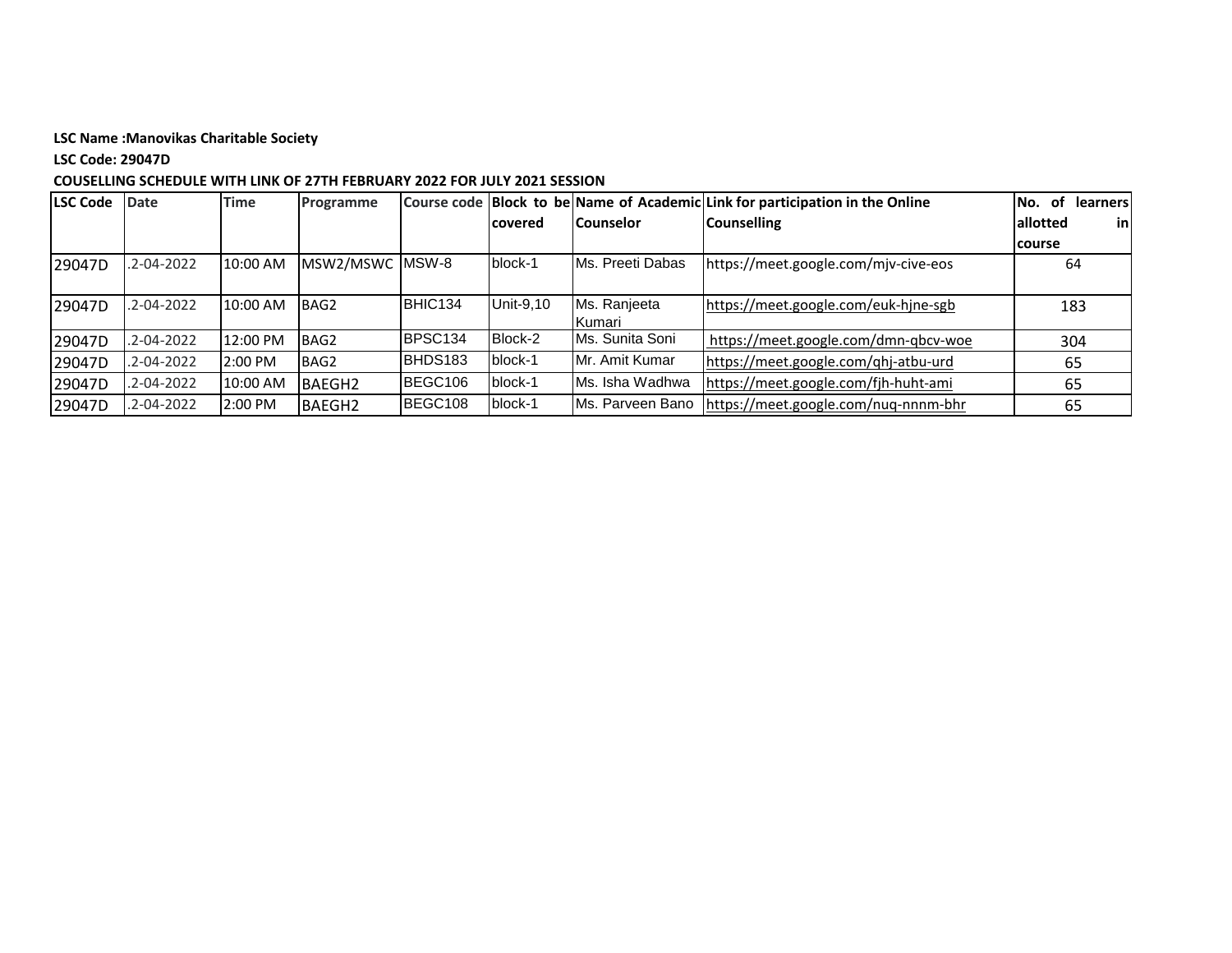**LSC Code: 29047D**

| LSC Code | <b>Date</b>      | <b>Time</b> | Programme          | <b>Course code</b> | <b>Block</b> to |                   | be Name of Academic Link for participation in the Online | of learners<br>No.     |
|----------|------------------|-------------|--------------------|--------------------|-----------------|-------------------|----------------------------------------------------------|------------------------|
|          |                  |             |                    |                    | covered         | <b>Counselor</b>  | <b>Counselling</b>                                       | allotted<br><b>inl</b> |
|          |                  |             |                    |                    |                 |                   |                                                          | course                 |
| 29047D   | $.3 - 04 - 2022$ | 10:00 AM    | MSWC2/PGDC MSW-15  |                    | block-2         |                   | Ms. Parveen Bano   https://meet.google.com/ksz-ebqc-wyi  | 173                    |
|          |                  |             | <b>OUN</b>         |                    |                 |                   |                                                          |                        |
| 29047D   | $.3 - 04 - 2022$ | 2:00 PM     | MSW <sub>2</sub>   | MSWL-16            | Practical       | Mr.<br>Chaudhary  | Omprakash https://meet.google.com/phw-hmpw-nvu           | 21                     |
| 29047D   | $.3 - 04 - 2022$ | 2:00 PM     | MSWC/PGDCO MSW1    |                    | block-2         | Ms. Preeti Dabas  | https://meet.google.com/bhk-ohjk-haz                     | 200                    |
|          |                  |             | <b>UN</b>          |                    |                 |                   |                                                          |                        |
| 29047D   | $.3 - 04 - 2022$ | 10:00 AM    | BAG2               | BSOC134            | block-2         | Ms. Neeru Tandon  | https://meet.google.com/zxj-auub-yoc                     | 56                     |
| 29047D   | $.3 - 04 - 2022$ | 12:00 PM    | BAG2/BAPSH2BANS183 |                    | block-1         | Dr. Alok Kumar    | https://meet.google.com/snj-tbho-hhh                     | 159                    |
|          |                  |             |                    |                    |                 | 'Bhuwan"          |                                                          |                        |
| 29047D   | $.3 - 04 - 2022$ | 2:00 PM     | BAG2               | BEGC133            | Block-3         | Ms. Parveen Bano  | https://meet.google.com/mkm-cuhg-nzs                     | 126                    |
| 29047D   | $.3 - 04 - 2022$ | 2:00 PM     | BAEGH2/BAP         | <b>BSOG173</b>     | Block-3         | Ms. Neeru Tandon  | https://meet.google.com/zta-jhgs-jnm                     | 116                    |
|          |                  |             | SH <sub>2</sub>    |                    |                 |                   |                                                          |                        |
| 29047D   | $.3 - 04 - 2022$ | 10:00 AM    | BAPSH <sub>2</sub> | <b>BPSC105</b>     | Block-2         | Ms. Sunita Soni   | https://meet.google.com/zvd-rvmp-vun                     | 51                     |
| 29047D   | $.3 - 04 - 2022$ | 10:00 AM    | <b>BAG</b>         | BHDLA135           | Unit-2          | Ms. Rubi Kumari   | https://meet.google.com/qca-yudh-yqj                     | 82                     |
| 29047D   | $.3 - 04 - 2022$ | 12:00 PM    | BAG                | <b>BSOC132</b>     | Block-3         | Ms. Indira Alok   | https://meet.google.com/eak-cvaa-oja                     | 37                     |
| 29047D   | $.3 - 04 - 2022$ | 2:00 PM     | <b>BAG</b>         | BHIC132            | Block-2         | Dr. Kamana Rai    | https://meet.google.com/ibv-choy-udz                     | 77                     |
| 29047D   | 3-04-2022        | 10:00 AM    | <b>DAFE</b>        | <b>BFEF101</b>     | Block-2         | Mr. Prabhat Kumar | https://meet.google.com/kdd-hndv-rbq                     | 18                     |
| 29047D   | $.3 - 04 - 2022$ | 2:00 PM     | <b>DAFE</b>        | BFEE104            | block-1         | Mr. Sharmil Dubey | https://meet.google.com/hbk-fncm-qne                     | 18                     |
|          |                  |             |                    |                    |                 |                   |                                                          |                        |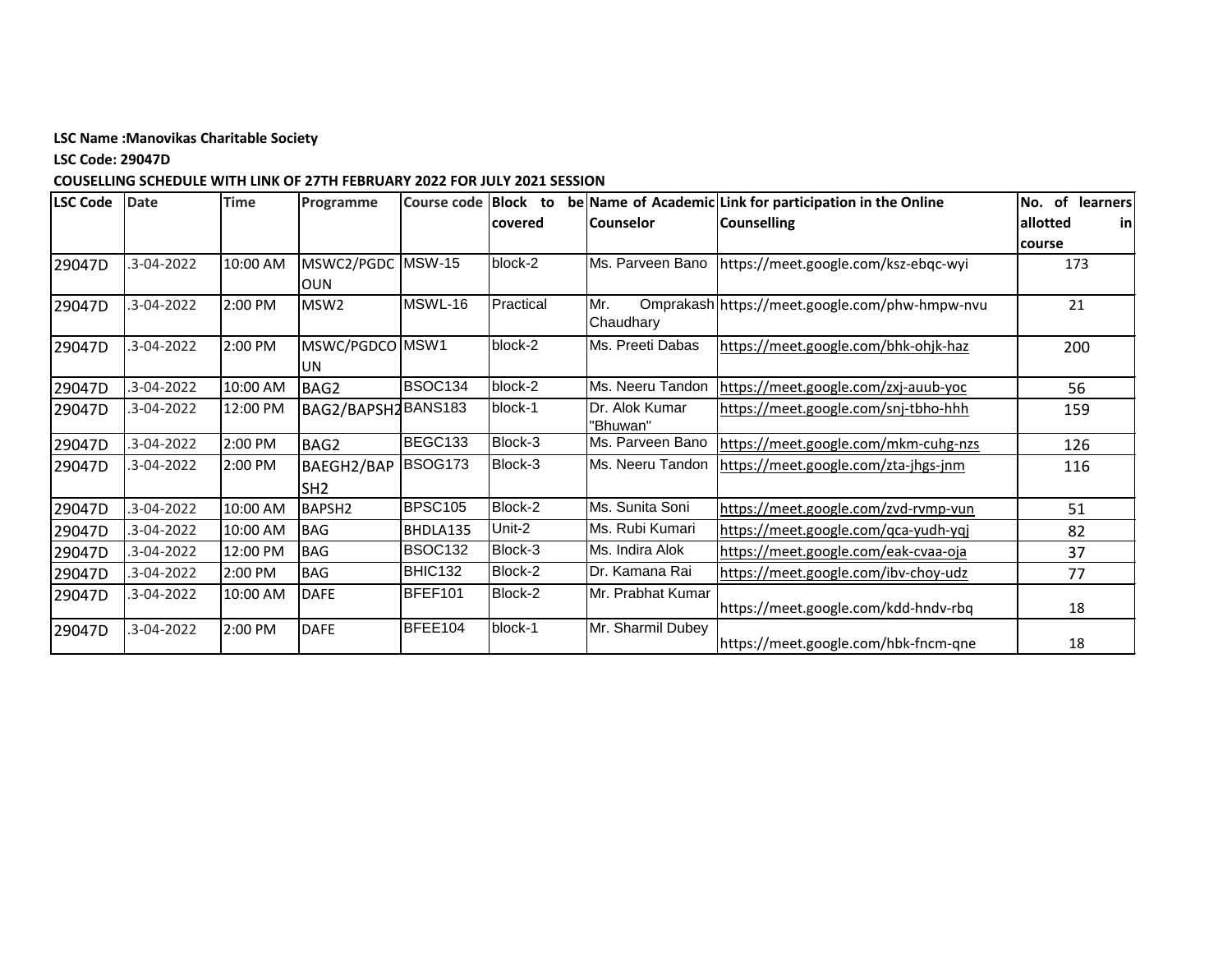**LSC Code: 29047D**

| <b>LSC Code</b> | <b>Date</b>      | <b>Time</b> | Programme        | Course code   Block | to        |                                    | be Name of Academic Link for participation in the Online | <b>of</b><br><b>learners</b><br>No. |
|-----------------|------------------|-------------|------------------|---------------------|-----------|------------------------------------|----------------------------------------------------------|-------------------------------------|
|                 |                  |             |                  |                     | covered   | <b>Counselor</b>                   | <b>Counselling</b>                                       | inl<br>allotted                     |
|                 |                  |             |                  |                     |           |                                    |                                                          | course                              |
| 29047D          | .9-04-2022       | 10:00 AM    | MSW <sub>2</sub> | MSW-7               | Block-2   | Ms. Sonia                          | https://meet.google.com/bkv-ysvs-vak                     | 21                                  |
| 29047D          | $.9 - 04 - 2022$ | $2:00$ PM   | MSW <sub>2</sub> | MSWL-15             | Practical | Ms. Parveen Bano                   | https://meet.google.com/esw-jyhj-srt                     | 21                                  |
| 29047D          | .9-04-2022       | 10:00 AM    | <b>MSWC</b>      | MSW5                | Block-2   | Ms. Preeti Dabas                   | https://meet.google.com/req-iuyv-kck                     | 43                                  |
| 29047D          | .9-04-2022       | 2:00 PM     | <b>MSWC</b>      | MSW <sub>2</sub>    | Block-2   | IMr.<br>Chaudhary                  | Omprakash https://meet.google.com/wze-ipox-jgo           | 43                                  |
| 29047D          | .9-04-2022       | 10:00 AM    | BAG2             | BECS184             | Block-2   | Mr. Ashok Kumar<br>Aggarwal        | https://meet.google.com/wnh-apwm-gmc                     | 53                                  |
| 29047D          | .9-04-2022       | 2:00 PM     | BAG2             | BHDS184             | Block-2   | Mr. Amit Kumar                     | https://meet.google.com/jxh-ruxc-bho                     | 75                                  |
| 29047D          | .9-04-2022       | 10:00 AM    | BAG3             | BHIE143             | Block-2   | Ms. Ranjeeta<br><b>I</b> Kumari    | https://meet.google.com/wbf-ufmq-ewq                     | 68                                  |
| 29047D          | $.9 - 04 - 2022$ | 10:00 AM    | <b>BAG</b>       | BEGC131             | Block-2   | Ms. Isha Wadhwa                    | https://meet.google.com/srt-xbai-ogi                     | 83                                  |
| 29047D          | .9-04-2022       | 12:00 PM    | <b>BAG</b>       | <b>BSOC132</b>      | Block-1   | Ms. Maheshwari<br><b>Chaudhary</b> | https://meet.google.com/fhp-ecuh-ocm                     | 37                                  |
| 29047D          | .9-04-2022       | 2:00 PM     | <b>BAG</b>       | BPSC131             | Block-2   | Ms. Sunita Soni                    | https://meet.google.com/xvq-jgtt-voj                     | 147                                 |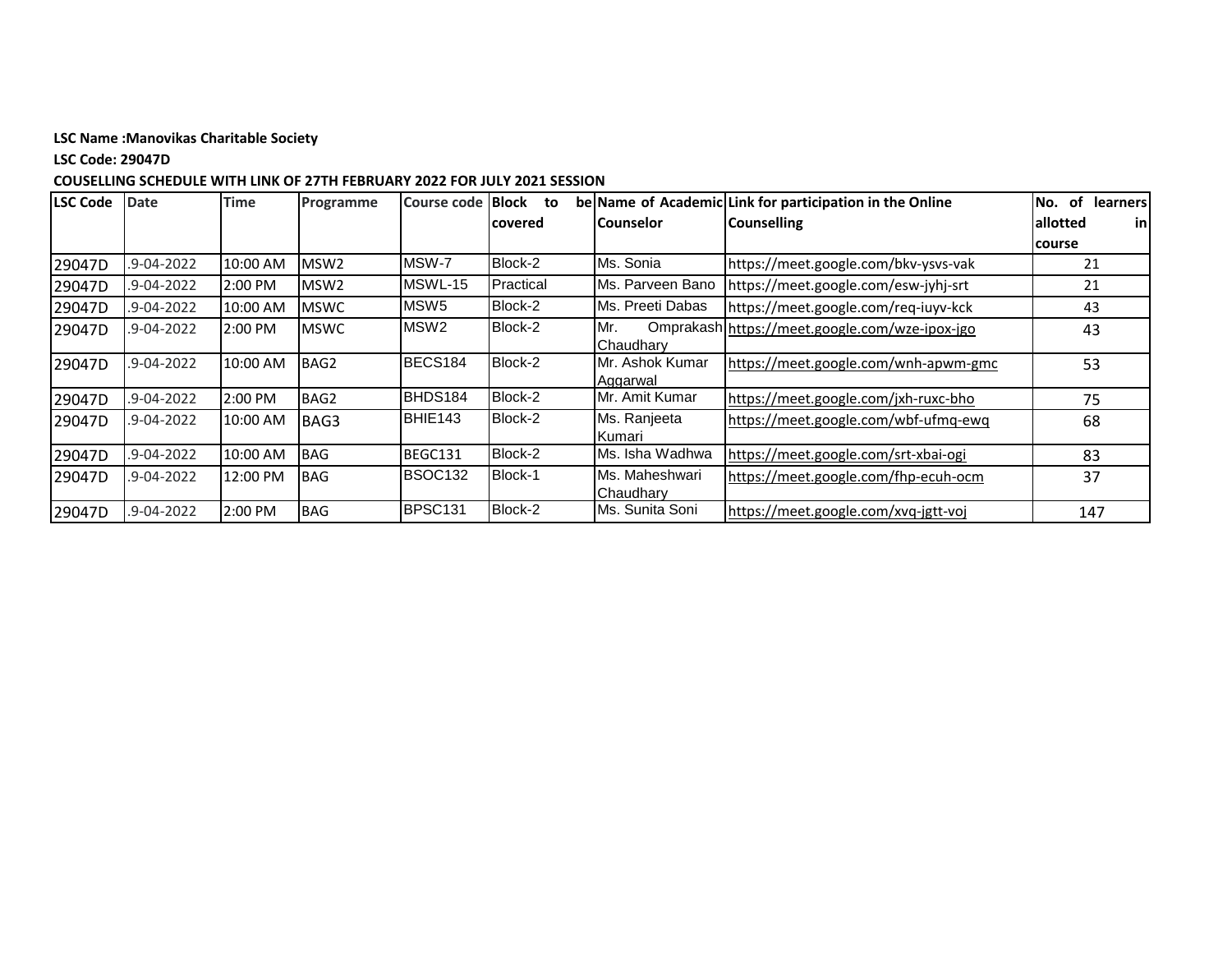## **LSC Code: 29047D**

| <b>LSC Code</b> | <b>Date</b> | <b>Time</b> | <b>Programme</b> |                     |                 |                        | Course code Block to be Name of Academic Link for participation in the Online | of<br>learners<br>INo. |
|-----------------|-------------|-------------|------------------|---------------------|-----------------|------------------------|-------------------------------------------------------------------------------|------------------------|
|                 |             |             |                  |                     | <b>lcovered</b> | <b>Counselor</b>       | <b>Counselling</b>                                                            | allotted<br>inl        |
|                 |             |             |                  |                     |                 |                        |                                                                               | <b>course</b>          |
| 29047D          | .10-04-2022 | 12:00 PM    | BAG2             | BPCS <sub>183</sub> | block-1         | <b>IDr. Alok Kumar</b> | https://meet.google.com/ugw-eugg-kxc                                          | 55                     |
|                 |             |             |                  |                     |                 | "Bhuwan"               |                                                                               |                        |
| 29047D          | .10-04-2022 | 2:00 PM     | <b>DAFE</b>      | <b>IBFE101</b>      | Block-2         |                        | Mr. Prabhat Kumar   https://meet.google.com/fbd-cdwe-zih                      | 18                     |
| 29047D          | .10-04-2022 | 10:00 AM    | <b>IBAG</b>      | <b>IBSOC131</b>     | block-2         | Ms. Neeru Tandon       | https://meet.google.com/xyo-uxgc-adu                                          | 37                     |
| 29047D          | .10-04-2022 | 12:00 PM    | <b>IBAG</b>      | BESC <sub>131</sub> | block-2         | Ms. Indira Alok        | https://meet.google.com/eby-zggp-zrj                                          | 34                     |
| 29047D          | .10-04-2022 | 2:00 PM     | <b>BAG</b>       | BHDLA136            | Unit-2          | IMs. Rubi Kumari       | https://meet.google.com/iim-wmhj-dba                                          | 140                    |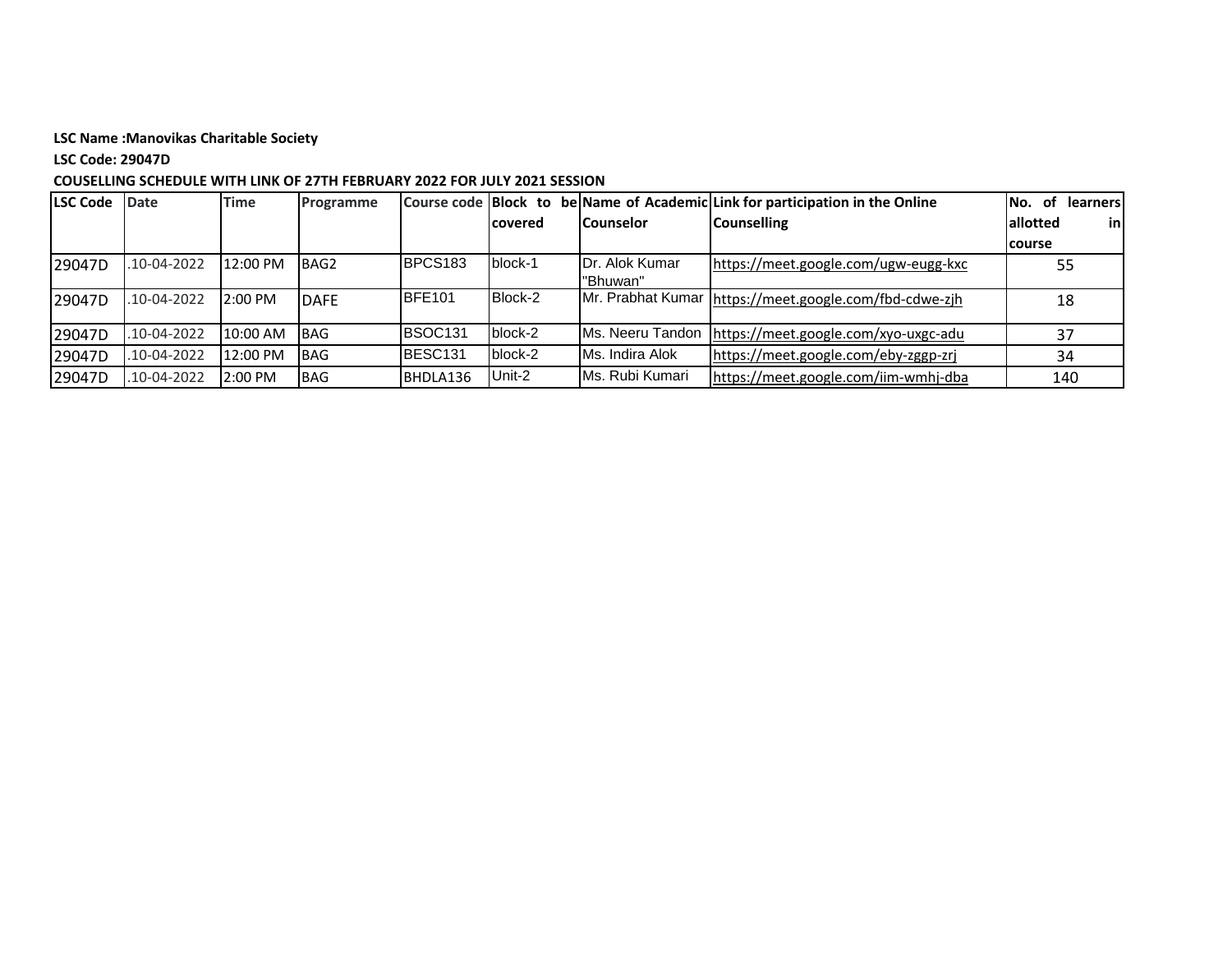**LSC Code: 29047D**

| <b>LSC Code</b> | <b>Date</b> | <b>Time</b> | Programme         | Course code   Block | to                                       |                       | be Name of Academic Link for participation in the Online | of<br><b>learners</b><br>No. |
|-----------------|-------------|-------------|-------------------|---------------------|------------------------------------------|-----------------------|----------------------------------------------------------|------------------------------|
|                 |             |             |                   |                     | covered                                  | <b>Counselor</b>      | <b>Counselling</b>                                       | allotted<br>in               |
|                 |             |             |                   |                     |                                          |                       |                                                          | course                       |
| 29047D          | 16-04-2022  | 10:00 AM    | MSWC2             | MSWL-48             | <b>GC &amp; COUNSELING</b><br>TECHNIQUES | Ms. Nirmal<br>Chhabra | https://meet.google.com/zqm-xmoy-cfd                     | 16                           |
| 29047D          | 16-04-2022  | 2:00 PM     | MSWC2/PGDC MSW-14 |                     | blcok-2                                  | Mr. Sharmil Dubey     | https://meet.google.com/yvw-qqqa-dum                     | 173                          |
|                 |             |             | <b>OUN</b>        |                     |                                          |                       |                                                          |                              |
| 29047D          | 16-04-2022. | 10:00 AM    | MSW <sub>2</sub>  | MSWL-16             | Practical(                               | Mr.                   | Omprakash https://meet.google.com/zpx-kzmi-cef           | 21                           |
|                 |             |             |                   |                     | internship)                              | Chaudhary             |                                                          |                              |
| 29047D          | 16-04-2022  | 10:00 AM    | BAG2              | BECC133             | blcok-2                                  | Mr. Ashok Kumar       | https://meet.google.com/vwg-zoqu-ptu                     | 20                           |
|                 |             |             |                   |                     |                                          | Aggarwal              |                                                          |                              |
| 29047D          | 16-04-2022  | 12:00 PM    | BAG2              | BEGLA137            | blcok-2                                  | Ms. Isha Wadhwa       | https://meet.google.com/rpd-jrxw-jih                     | 104                          |
| 29047D          | 16-04-2022. | 2:00 PM     | BAG2              | BEGC134             | Block-3                                  | Ms. Parveen Bano      | https://meet.google.com/qfy-qaac-eqx                     | 126                          |
| 29047D          | 16-04-2022. | 10:00 AM    | BAG3              | BHIE144             | blcok-2                                  | DR. KAMANA RAI        | https://meet.google.com/ony-kbto-ier                     | 109                          |
|                 |             |             |                   |                     |                                          |                       |                                                          |                              |
| 29047D          | 16-04-2022. | 10:00 AM    | <b>BAG</b>        | BHDC131             | blcok-2                                  | IMr. Amit Kumar       | https://meet.google.com/uec-frzz-kfv                     | 61                           |
| 29047D          | 16-04-2022. | 2:00 PM     | <b>BAG</b>        | BSOC132             | blcok-3                                  | IMs. Indira Alok      | https://meet.google.com/rxu-vpxi-fzb                     | 37                           |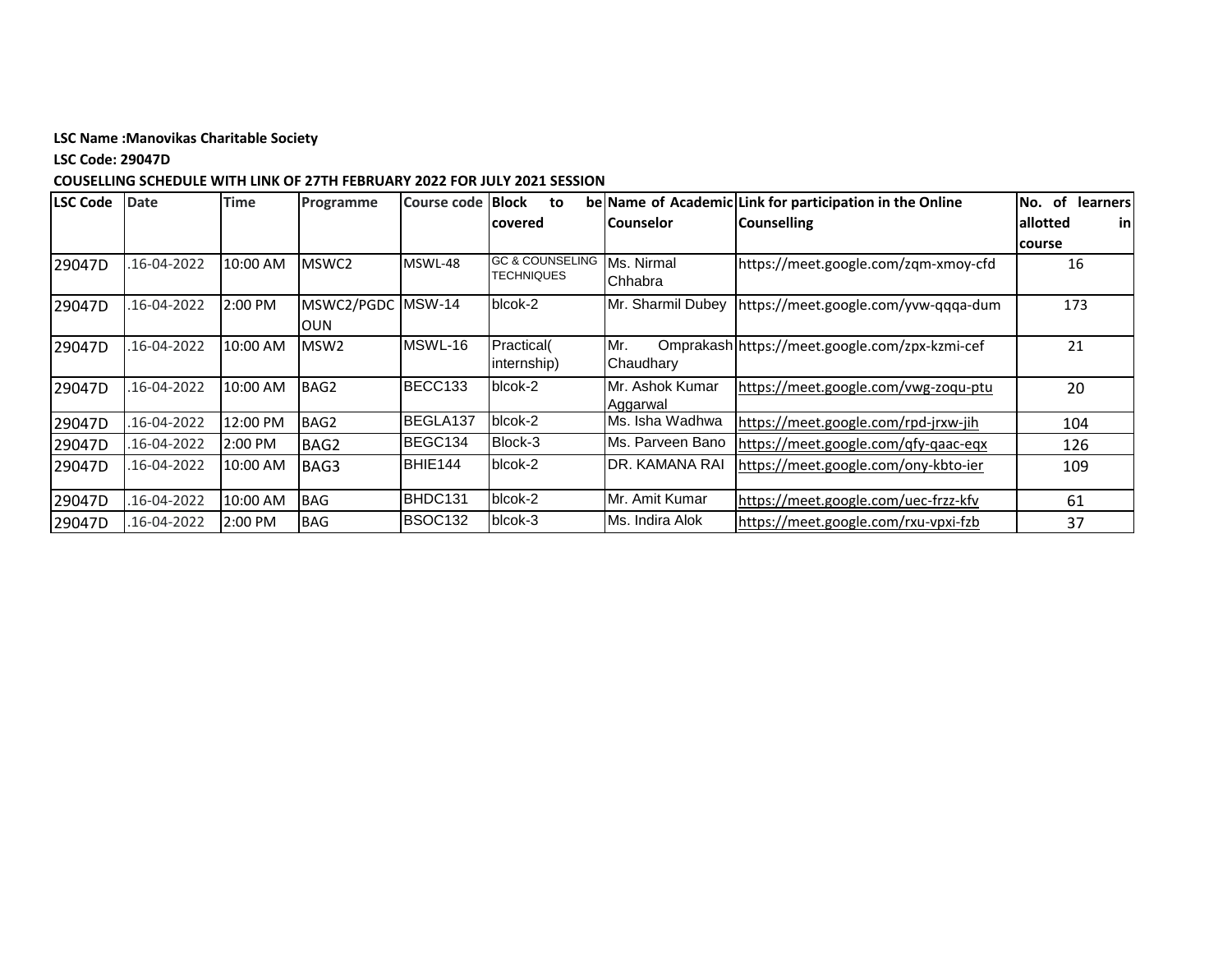**LSC Code: 29047D**

| <b>LSC Code</b> | <b>Date</b> | <b>Time</b> | Programme     | <b>Course code</b> | <b>Block</b><br>to |                   | be Name of Academic Link for participation in the Online | of learners<br>No. |
|-----------------|-------------|-------------|---------------|--------------------|--------------------|-------------------|----------------------------------------------------------|--------------------|
|                 |             |             |               |                    | lcovered           | <b>Counselor</b>  | <b>Counselling</b>                                       | allotted<br>inl    |
|                 |             |             |               |                    |                    |                   |                                                          | course             |
| 29047D          | 17-04-2022  | 10:00 AM    | MSWC2/PGDC    | <b>MSW-16</b>      | BLOCK 3&4          | Mr.               | Omprakash https://meet.google.com/qdx-ihnb-vub           | 173                |
|                 |             |             | <b>OUN</b>    |                    |                    | Chaudhary         |                                                          |                    |
| 29047D          | 17-04-2022  | 2:00 PM     | MSWC2/PGDC    | <b>MSW-15</b>      | Block-2            |                   | Mr. Prabhat Kumar   https://meet.google.com/azn-mdyq-ozh | 173                |
|                 |             |             | <b>OUN</b>    |                    |                    |                   |                                                          |                    |
| 29047D          | 17-04-2022  | 2:00 PM     | MSW2/MSWC     | MSW-8              | Block-2            | Ms. Preeti Dabas  | https://meet.google.com/wjn-zcew-mgc                     | 64                 |
|                 |             |             |               |                    |                    |                   |                                                          |                    |
| 29047D          | 17-04-2022  | 10:00 AM    | BAG2          | BHDLA138           | Unit-2             | Ms. Rubi Kumari   | https://meet.google.com/hcg-vmzt-yzf                     | 187                |
| 29047D          | 17-04-2022  | 2:00 PM     | BAG2/BAPSH2   | <b>BSOS184</b>     | Block-3            | Ms. Neeru Tandon  | https://meet.google.com/bsh-yhgk-rci                     | 64                 |
|                 |             |             |               |                    |                    |                   |                                                          |                    |
| 29047D          | .17-04-2022 | 10:00 AM    | BAG3          | BGDG172            | Block-1            | Ms. Indira Alok   | https://meet.google.com/ujv-sdge-pbc                     | 56                 |
| 29047D          | 17-04-2022  | 12:00 PM    | BAG3          | <b>BSOS185</b>     | Block-1            | Ms. Maheshwari    | https://meet.google.com/ntn-vofd-yaa                     | 38                 |
|                 |             |             |               |                    |                    | Chaudhary         |                                                          |                    |
| 29047D          | 17-04-2022  | 10:00 AM    | <b>BAPSH2</b> | BPSC107            | Block-1            | Ms. Sunita Soni   | https://meet.google.com/sqq-sppm-kcx                     | 51                 |
| 29047D          | 17-04-2022  | 2:00 PM     | <b>BAEGH2</b> | BPCG174            | Block-1            | Dr. Alok Kumar    | https://meet.google.com/xoo-xkcz-kqp                     | 65                 |
|                 |             |             |               |                    |                    | "Bhuwan"          |                                                          |                    |
| 29047D          | 17-04-2022  | 10:00 AM    | <b>DAFE</b>   | <b>BFE102</b>      | Block-1            | Mr. Sharmil Dubey | https://meet.google.com/yjz-xhrn-taz                     | 18                 |
|                 |             |             |               |                    |                    |                   |                                                          |                    |
| 29047D          | 17-04-2022  | 12:00 PM    | <b>BAG</b>    | BEVAE181           | Block-2            | Dr. Alok Kumar    | https://meet.google.com/nvg-brmc-mgb                     | 234                |
|                 |             |             |               |                    |                    | 'Bhuwan"          |                                                          |                    |
| 29047D          | .17-04-2022 | 2:00 PM     | <b>BAG</b>    | BHDAE182           | unit-3             | Ms. Rubi Kumari   | https://meet.google.com/xvz-ejav-dzk                     | 78                 |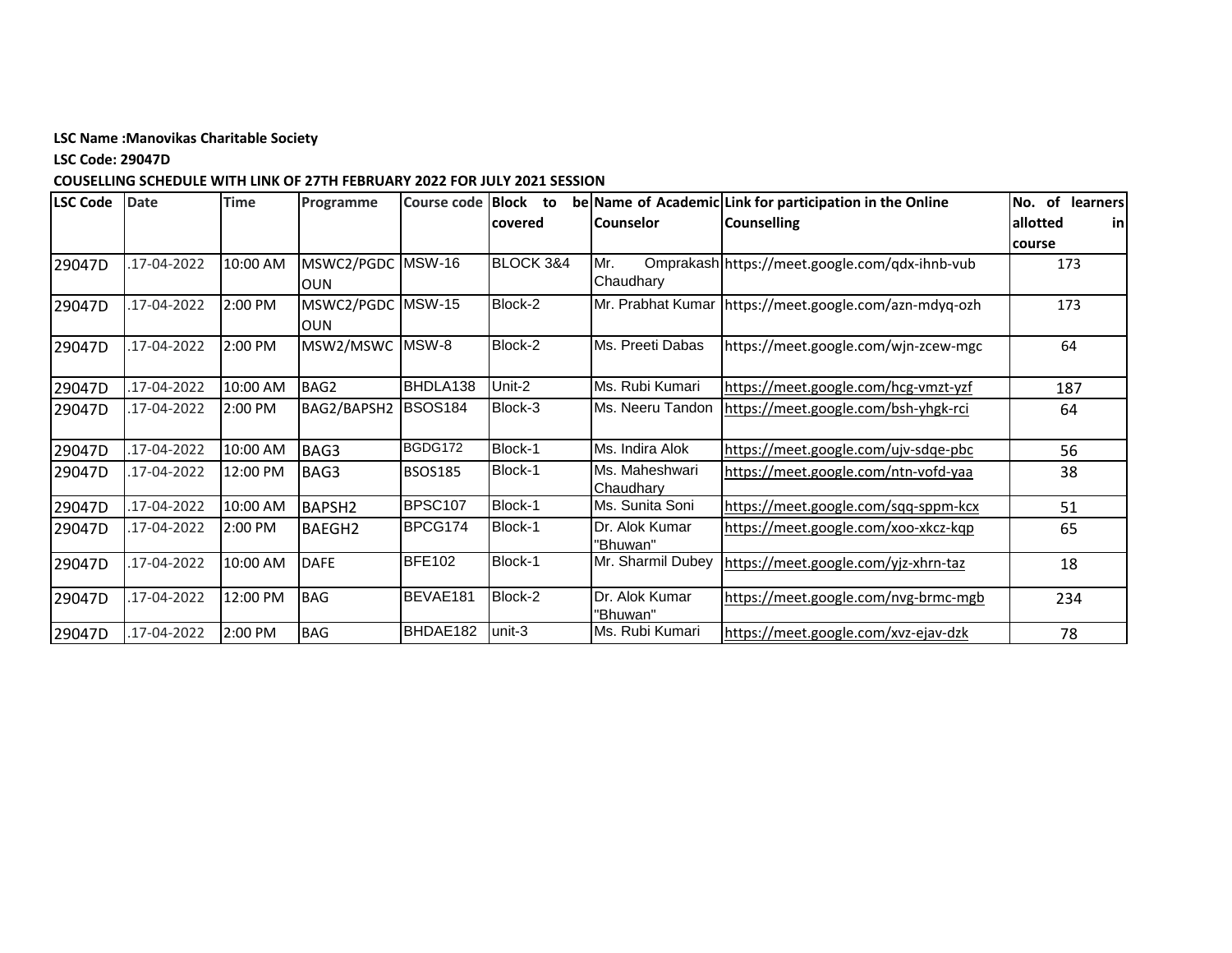**LSC Code: 29047D**

| <b>LSC Code</b> | <b>Date</b> | <b>Time</b> | Programme      |               |                  |                              | Course code Block to be Name of Academic Link for participation in the Online | of<br>No.<br><b>learners</b> |
|-----------------|-------------|-------------|----------------|---------------|------------------|------------------------------|-------------------------------------------------------------------------------|------------------------------|
|                 |             |             |                |               | covered          | <b>Counselor</b>             | <b>Counselling</b>                                                            | allotted<br>inl              |
|                 |             |             |                |               |                  |                              |                                                                               | course                       |
| 29047D          | .23-04-2022 | 10:00 AM    | MSWC2/PGDC     | <b>MSW-12</b> | Block-2          | Ms. Nirmal                   | https://meet.google.com/vhk-dnky-jgc                                          | 173                          |
|                 |             |             | <b>OUN</b>     |               |                  | Chhabra                      |                                                                               |                              |
| 29047D          | .23-04-2022 | 2:00 PM     | <b>PGDCOUN</b> | MSWL-11       | Practical        | Mr. Sharmil Dubey            | https://meet.google.com/pjo-ukwq-udz                                          | 157                          |
| 29047D          | .23-04-2022 | 10:00 AM    | BAG2           | BECC134       | Block-2          | IMr. Ashok Kumar<br>Aggarwal | https://meet.google.com/xju-hkyw-sam                                          | 20                           |
| 29047D          | .23-04-2022 | 12:00 PM    | BAG2           | BHIC133       | Block-2          | <b>DR. KAMANA RAI</b>        | https://meet.google.com/fuc-tnro-een                                          | 183                          |
| 29047D          | .23-04-2022 | 2:00 PM     | BAG2           | BPSC134       | Block-2          | Ms. Sunita Soni              | https://meet.google.com/grr-oyig-hga                                          | 304                          |
| 29047D          | .23-04-2022 | 10:00 AM    | BAG3           | BHDE142       | Block-3          | Mr. Amit Kumar               | https://meet.google.com/cim-vaaf-ovy                                          | 46                           |
| 29047D          | .23-04-2022 | 2:00 PM     | <b>BAEGH2</b>  | BEGC108       | Block-2          | Ms. Parveen Bano             | https://meet.google.com/jtg-qtwg-vqi                                          | 65                           |
| 29047D          | .23-04-2022 | 10:00 AM    | <b>BAG</b>     | BHIC131       | <b>Unit 3, 4</b> | Ms. Ranjeeta<br>Kumari       | https://meet.google.com/qta-wgif-cgw                                          | 77                           |
| 29047D          | .23-04-2022 | 12:00 PM    | <b>BAG</b>     | BEGC131       | Block-1          | Ms. Isha Wadhwa              | https://meet.google.com/cwv-zugi-kvi                                          | 83                           |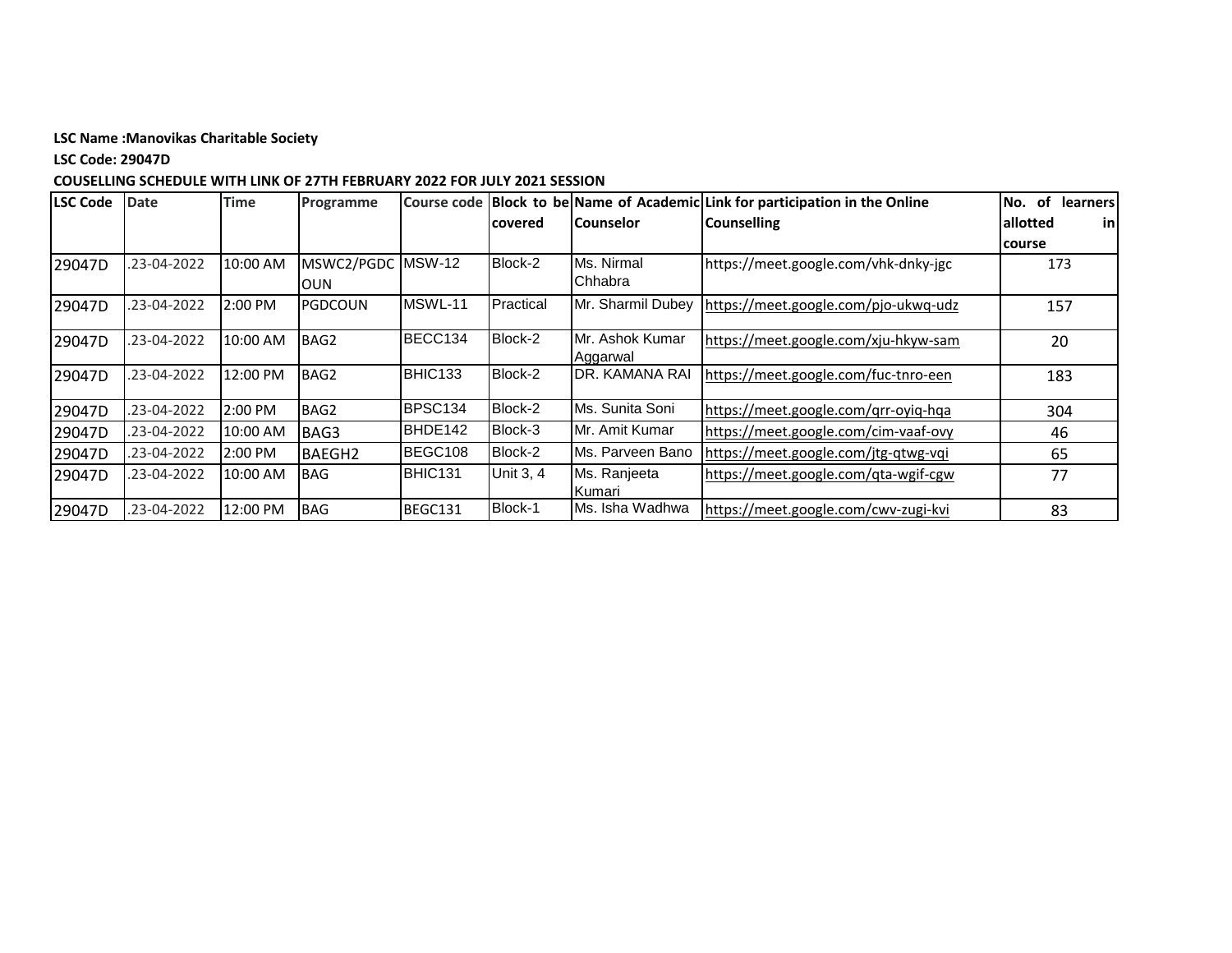**LSC Code: 29047D**

| <b>LSC Code</b> | <b>Date</b> | <b>Time</b> | Programme                | Course code    | <b>Block</b> to           |                             | be Name of Academic Link for participation in the Online | of<br>learners<br>No. |
|-----------------|-------------|-------------|--------------------------|----------------|---------------------------|-----------------------------|----------------------------------------------------------|-----------------------|
|                 |             |             |                          |                | lcovered                  | l Counselor                 | <b>Counselling</b>                                       | allotted<br>-inl      |
|                 |             |             |                          |                |                           |                             |                                                          | course                |
| 29047D          | .24-04-2022 | 10:00 AM    | MSWC2/PGDC<br><b>OUN</b> | <b>MSW-13</b>  | Block-3                   |                             | Mr. Prabhat Kumar   https://meet.google.com/dxa-uukg-ptm | 173                   |
| 29047D          | .24-04-2022 | 2:00 PM     | MSWC2                    | MSWL-49        | Practical<br>(Internship) | Mr.<br>Chaudhary            | Omprakash https://meet.google.com/bmc-jmdj-veg           | 16                    |
| 29047D          | .24-04-2022 | 10:00 AM    | MSW <sub>2</sub>         | MSWE2          | Block-2                   | Ms. Rajni Suri              | https://meet.google.com/wzg-idku-ogp                     | 21                    |
| 29047D          | .24-04-2022 | 2:00 PM     | MSW <sub>2</sub>         | <b>MSW-17</b>  | Block-2                   | Ms. Nirmal<br>Chhabra       | https://meet.google.com/vhk-dnky-jgc                     | 21                    |
| 29047D          | .24-04-2022 | 10:00 AM    | BAG2                     | <b>BSOC133</b> | Block-2                   | Ms. Indira Alok             | https://meet.google.com/sng-tzzx-aez                     | 56                    |
| 29047D          | .24-04-2022 | 12:00 PM    | BAG2/BAEGH1BPCS186       |                | Block-2                   | Dr. Alok Kumar<br>"Bhuwan"  | https://meet.google.com/stp-mgai-djk                     | 121                   |
| 29047D          | .24-04-2022 | 2:00 PM     | BAG2                     | BHDLA137       | Block-2                   | Ms. Rubi Kumari             | https://meet.google.com/pii-qdcj-tbr                     | 330                   |
| 29047D          | .24-04-2022 | 10:00 AM    | <b>BAG</b>               | BHDAE182       | Block-2                   | Ms. Rubi Kumari             | https://meet.google.com/tfb-ufju-eou                     | 78                    |
| 29047D          | .24-04-2022 | 12:00 PM    | <b>BAG</b>               | BESC132        | Block-2                   | Ms. Indira Alok             | https://meet.google.com/aei-ngut-oub                     | 34                    |
| 29047D          | .24-04-2022 | 2:00 PM     | <b>BAG</b>               | <b>BSOC131</b> | Block-2                   | Ms. Maheshwari<br>Chaudhary | https://meet.google.com/isu-rixi-vup                     | 37                    |